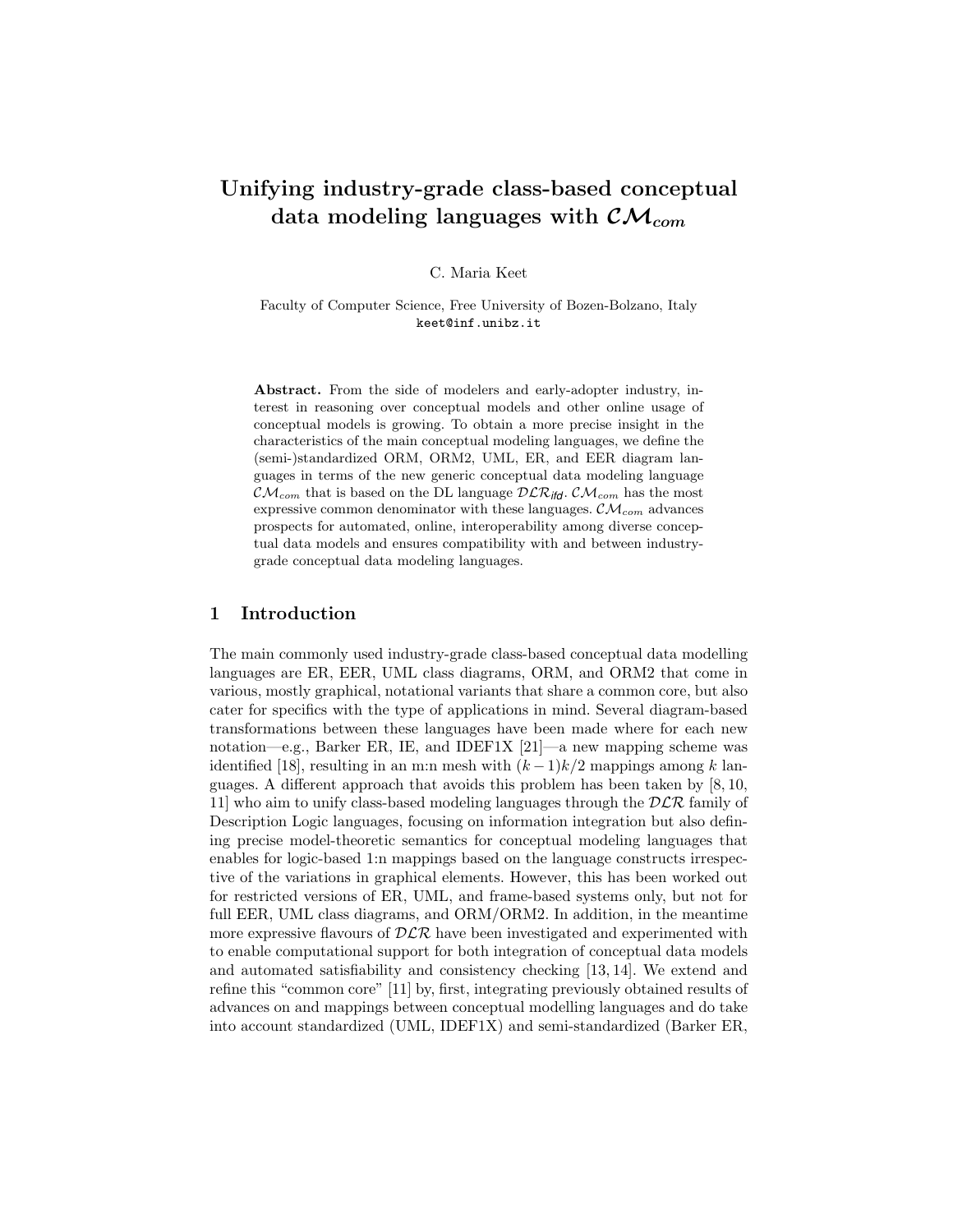IE, ORM, ORM2) conceptual data modeling languages and their implementations in modeling tools such as VisioModeler, NORMA, CaseTalk, RationalRose, VP-UML, and SmartDraw [1–26]. We identify their greatest common denominator,  $D\mathcal{LR}_{\mathsf{ifd}}$ , which will be used to formally define the generic common conceptual data modeling language  $\mathcal{CM}_{com}$  that thus has an equi-satisfiable  $\mathcal{DLR}_{\textit{ifd}}$  knowledge base. Second, this  $\mathcal{CM}_{com}$  is used to define ER, EER, UML class diagrams, ORM, and ORM2, where it will be shown in an unambiguous way that UML, ER, EER, and ORM are different fragments of ORM2.  $\mathcal{CM}_{com}$  thereby simplifies computational implementations for interoperability of conceptual data models modeled in different graphical languages; hence, being compatible with established modeling languages and practices yet moving forward toward realization of a logic-based, computer-aided, and conceptual modeling-based information integration framework.

In the remainder of the paper, we first deal with the  $D\mathcal{LR}$  family and introduce the  $\mathcal{CM}_{com}$  syntax and semantics (section 2). Subsequently, ER, EER, UML class diagrams, ORM, and ORM2 are defined in terms of  $\mathcal{CM}_{com}$  in section 3. We conclude in section 4.

# 2 The  $DLR$  family of languages and  $CM_{com}$

For formal conceptual data modelling, we introduce  $D\mathcal{L}\mathcal{R}$  first [5], which was developed for providing a formal characterization of conceptual modelling languages to enable automated reasoning over the conceptual data models to improve their quality, and to use it as unifying paradigm for database integration through integrating their respective conceptual models [8, 10]. Take atomic relations (P) and atomic concepts A as the basic elements of  $D\mathcal{LR}$ , which allows us to construct arbitrary relations (arity  $\geq$  2) and arbitrary concepts according to the following syntax:

 $\mathbf{R}$  →  $\top_n$ | **P** | ( $\frac{\$i}{n}$  : C) | ¬**R** | **R**<sub>1</sub> $\sqcap$  **R**<sub>2</sub>

 $C \longrightarrow \top_1 |A| \neg C |C_1 \sqcap C_2 | \exists [\$i] \mathbf{R} | \leq k[\$i] \mathbf{R}$ 

i denotes a component of a relation; if components are not named, then integer numbers between 1 and  $n_{max}$  are used, where n is the arity of the relation. k is a nonnegative integer for cardinality constriants. Only relations of the same arity can be combined to form expressions of type  $\mathbf{R}_1 \cap \mathbf{R}_2$ , and  $i \leq n$ . The model-theoretic semantics of  $D\mathcal{L}\mathcal{R}$  is specified through the usual notion of interpretation, where  $\mathcal{I} = (\Delta^{\mathcal{I}}, \cdot^{\mathcal{I}})$ , and the interpretation function  $\cdot^{\mathcal{I}}$  assigns to each concept C a subset  $C^{\mathcal{I}}$  of  $\Delta^{\mathcal{I}}$  and to each n-ary **R** a subset  $\mathbb{R}^{\mathcal{I}}$  of  $(\Delta^{\mathcal{I}})^n$ , such that the conditions are satisfied following Table 1. A knowledge base is a finite set KB of DCR (resp.  $D\mathcal{LR}_{\text{ifd}}$ ) axioms of the form  $C_1 \sqsubseteq C_2$  and  $R_1 \sqsubseteq R_2$ , and with  $R_1$  and  $R_2$  being relations of the same arity. An interpretation  $\mathcal I$  satisfies  $C_1 \subseteq C_2$  ( $R_1 \subseteq R_2$ ) if and only if the interpretation of  $C_1$  ( $R_1$ ) is included in the interpretation of  $C_2(R_2)$ , i.e.  $C_1^{\mathcal{I}(t)} \subseteq C_2^{\mathcal{I}(t)}$   $(R_1^{\mathcal{I}(t)} \subseteq R_2^{\mathcal{I}(t)})$ .  $\top_1$  denotes the interpretation domain,  $\top_n$  for  $n \geq 1$  denotes a subset of the *n*-cartesian product of the domain, which covers all introduced *n*-ary relations; hence " $\neg$ " on rela-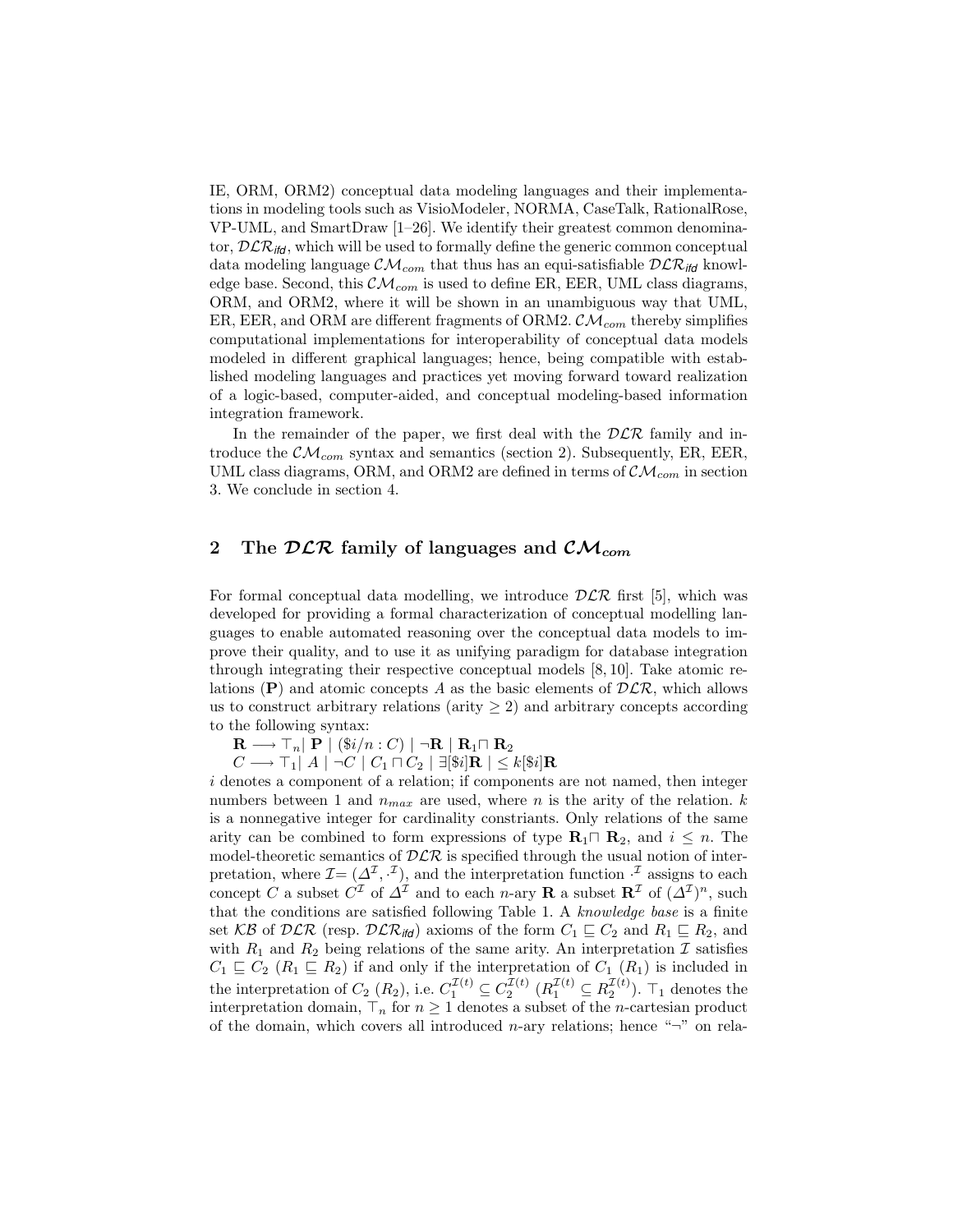Table 1. Semantics of  $DLR$  and  $DLR$ <sub>ifd</sub>.

| $\top_n^{\mathcal{I}} \subseteq (\Delta^{\mathcal{I}})^n$                                                       | $A^{\perp} \subseteq \Delta^{\perp}$                                                                                                                |
|-----------------------------------------------------------------------------------------------------------------|-----------------------------------------------------------------------------------------------------------------------------------------------------|
| $\mathbf{P}^\mathcal{I} \subset \top_n^\mathcal{I}$                                                             | $(\neg C)^{\mathcal{I}} = \Delta^{\mathcal{I}} \setminus C^{\mathcal{I}}$                                                                           |
| $(\neg \mathbf{R})^{\mathcal{I}} = \top_n^{\mathcal{I}} \setminus \mathbf{R}^{\mathcal{I}}$                     | $(C_1 \sqcap C_2)^{\mathcal{I}} = C_1^{\mathcal{I}} \cap C_2^{\mathcal{I}}$                                                                         |
| $(\mathbf{R}_1 \sqcap \mathbf{R}_2)^{\mathcal{I}} = \mathbf{R}_1^{\mathcal{I}} \cap \mathbf{R}_2^{\mathcal{I}}$ | $(\$i/n : C)^{\mathcal{I}} = \{(d_1, , d_n) \in \top_n^{\mathcal{I}}   d_i \in C^{\mathcal{I}}\}\$                                                  |
| $T_1^{\mathcal{I}} = \Lambda^{\mathcal{I}}$                                                                     | $(\exists [\$i] \mathbf{R})^{\mathcal{I}} = \{d \in \Delta^{\mathcal{I}}   \exists (d_1, , d_n) \in \mathbf{R}^{\mathcal{I}}. d_i = d\}$            |
|                                                                                                                 | $(\leq k[\$i] \mathbf{R})^{\mathcal{I}} = \{d \in \Delta^{\mathcal{I}}   \sharp \{(d_1, , d_n) \in \mathbf{R}_1^{\mathcal{I}}   d_i = d\} \leq k\}$ |

tions means difference rather than the complement. The  $(\frac{\$i}{n} : C)$  denotes all tuples in  $\mathsf{T}_n$  that have an instance of C as their *i*-th component.

There are four extensions to  $D\mathcal{LR}$ . The most interesting in the current scope is  $D\mathcal{LR}_{\text{ifd}}$  [6], because it can represent most or all of the expressivity of common conceptual modelling languages. DLR*ifd* supports identification assertions on a concept C, which has the form  $(id\;C[i_1]R_1,\ldots, [i_h]R_h)$ , where each  $R_i$  is a relation and each  $i_j$  denotes one component of  $R_j$ . This construct allows for representation of external uniqueness in ORM, ER's weak entity types, and objectification.  $DLR_{ifd}$  also supports non-unary functional dependency assertions on a relation R, which has the form  $(\text{fd } R \, i_1, ..., i_h \, \rightarrow j)$ , where  $h \geq 2$ , and  $i_1, ..., i_h, j$  denote components of R (unary **fds** lead to undecidability [6]), which are useful for UML class diagram methods and ORM's derived-and-stored fact types.  $D\mathcal{LR}_\mu$  contains the fixpoint construct for recursive structures over singleinheritance trees of a role [7] and thereby can represent acyclicity, transitivity, asymmetry, and (ir)reflexivity.  $D\mathcal{LR}_{req}$  includes regular expressions, which includes the role composition operator and reflexive transitive closure [9]. [2, 3] developed a temporal version  $(DLR_{US})$ , which has additional Until and Since operators for temporal conceptual modelling with  $\mathcal{ER}_{VT}$ .

#### 2.1 The generic common conceptual data model  $\mathcal{CM}_{com}$

The formalisation adopted here is based on previous presentations  $[1, 6, 11]$  extended with EXTK and FD for  $D\mathcal{LR}_{\mathsf{iff}}$ 's id and fd, respectively, and making explicit objectification OBJ, subroles  $ISA_U$ , role exclusion REX, and disjunctive mandatory roles RDM; that is, given a particular conceptual data model in the generic conceptual data modeling language  $\mathcal{CM}_{com}$ , then there is an equisatisfiable  $DLR_{ifd}$  knowledge base. The "new" REX and RDM (in  $DLR_{ifd}$  notation:  $[r_i]R_i \sqsubseteq \neg[r_j]R_j$  and  $C_i \sqsubseteq \sqcup_{i=1}^n \exists [r_j]R_i$  among n relations each for the jth role with  $j \leq n$ , respectively) have not been used other than for the ORM2 to  $DLR_{\text{ifd}}$  mapping [23, 24] because ORM and ORM2 do have these fine-grained notions, whereas UML, ER, and EER do not; given that they are not harmful at all to UML and (E)ER, they are added to  $\mathcal{CM}_{com}$ . We first introduce the syntax, illustrate it with an example, and then proceed to the semantics.

Definition 1. (Conceptual Data Model  $\mathcal{CM}_{com}$  syntax)  $ACM_{com}$  conceptual data model is a tuple

 $\Sigma = (\mathcal{L}, \text{REL}, \text{ATT}, \text{CARD}, \text{ISA}_C, \text{ISA}_R, \text{ISA}_U, \text{DISJ}, \text{COVER}, \text{KEY}, \text{EXTK}, \text{FD}, \text{OBJ})$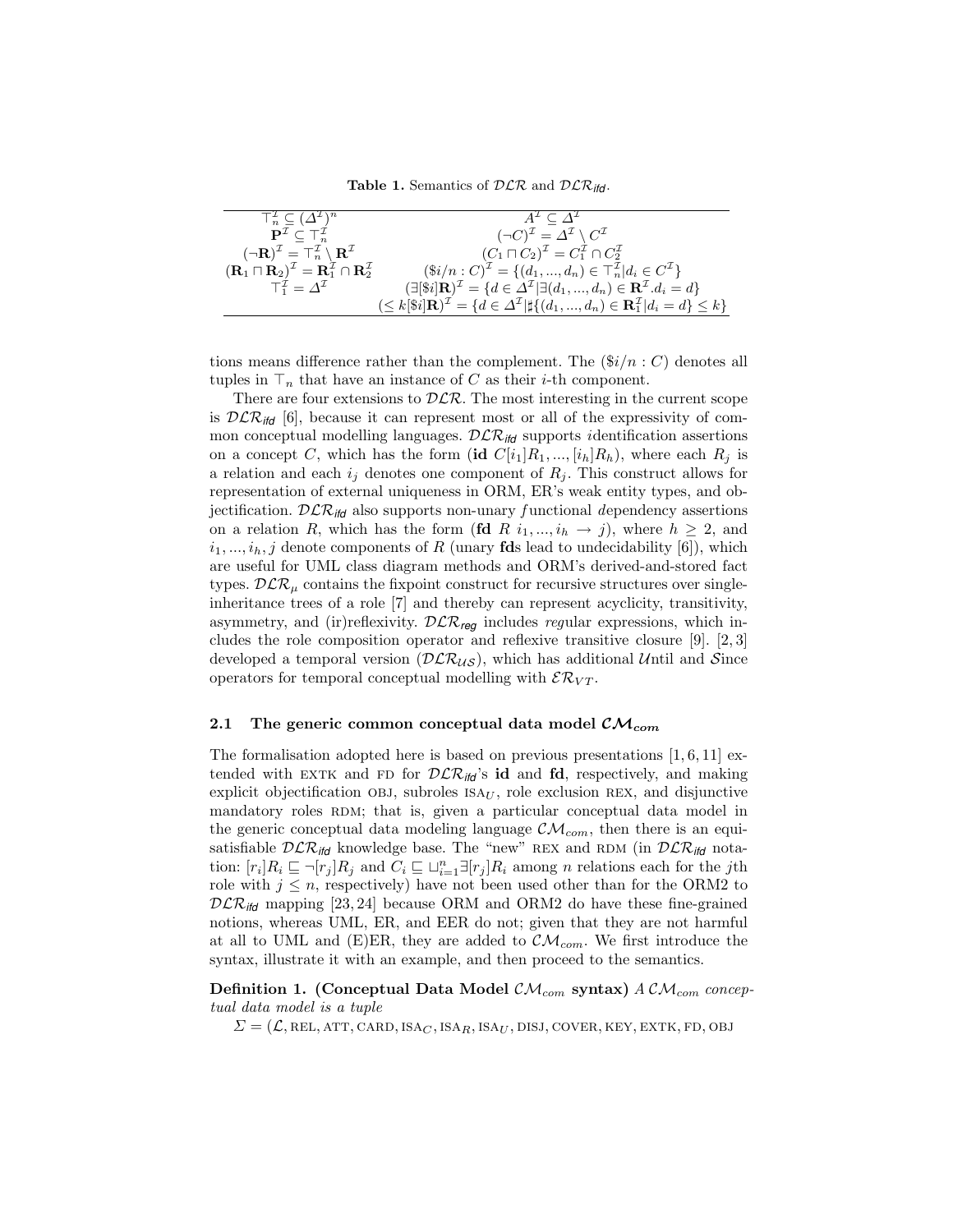#### rex, rdm)

such that:

- 1. L is a finite alphabet partitioned into the sets: C (class symbols), A (attribute symbols),  $R$  (relationship symbols),  $U$  (role symbols), and  $D$  (domain symbols); the tuple  $(C, \mathcal{A}, \mathcal{R}, \mathcal{U}, \mathcal{D})$  is the signature of the conceptual model  $\Sigma$ .
- 2. ATT is a function that maps a class symbol in  $\mathcal C$  to an A-labeled tuple over  $\mathcal{D}$ ,  $ATT(C) = \langle A_1 : D_1, \ldots, A_h : D_h \rangle$ .
- 3. REL is a function that maps a relationship symbol in  $R$  to an  $U$ -labeled tuple over C, REL $(R) = \langle U_1 : C_1, \ldots, U_k : C_k \rangle$ , and k is the arity of R.
- 4. CARD is a function CARD :  $\mathcal{C} \times \mathcal{R} \times \mathcal{U} \mapsto \mathbb{N} \times (\mathbb{N} \cup {\infty})$  denoting cardinality constraints. We denote with CMIN $(C, R, U)$  and CMAX $(C, R, U)$  the first and second component of CARD.
- 5. ISA<sub>C</sub> is a binary relationship ISA<sub>C</sub>  $\subseteq \mathcal{C} \times \mathcal{C}$ .
- 6. ISAR is a binary relationship  $ISA_R \subseteq \mathcal{R} \times \mathcal{R}$ . ISAR between relationships is restricted to relationships with the same arity.
- 7. ISAU is a binary relationship  $IS_{U} \subseteq \mathcal{U} \times \mathcal{U}$ . ISAU between roles of relationships is restricted to relationships with the same arity.
- 8. DISJ, COVER are binary relations over  $2^{\mathcal{C}} \times \mathcal{C}$ , describing disjointness and covering partitions, respectively, over a group of isa that share the same superclass.
- 9. KEY is a function, KEY :  $C \mapsto A_i$ , that maps a class symbol in C to its key attribute(s) where  $1 < i \leq n$  and n denotes the arity of the relation or total amount of attributes of C.
- 10. EXTK is an identification assertion (external uniqueness / weak entity type) EXTK :  $C \mapsto \mathcal{R}_i \times \mathcal{U}_j$  where  $1 < i \leq n$  and each  $R_i$  denotes a relation and each  $U_j$  denotes the component of  $R_i$ , with  $1 \leq j \leq m$  where m denotes the arity of relation  $R_i$  (intuitively, such an assertion states that no two instances of C agree on the participation to  $R_1, \ldots, R_i$ ).
- 11. FD is a functional dependency assertion on a relation, FD :  $\mathcal{R} \mapsto \mathcal{U}_i \times j$  where  $i \geq 2$  and  $U_1, ..., U_i, j$  denote components of R.
- 12. Objectification function that maps an n-ary relation symbol  $R \in \mathcal{R}$ to n binary relations  $r_1, \ldots r_n$  over  $\mathcal{C}(R' \in \mathcal{C})$ ,  $\mathrm{OBJ}(R) = \langle [U_1]r_1, \mathrm{CMAX}(R',$  $r_1, U_1$  = 1,  $\text{CMAX}(C_1, r_1, U_2)$  = 1, ...,  $[U_1]r_n, \text{CMAX}(R', r_n, U_1)$  = 1, CMAX $(C_n, r_n, U_2) = 1$  and EXTK $(R') = \langle U_1[r_1], \ldots, [U_n]r_n \rangle$ .
- 13. REX, RDM are binary relations over  $2^{\mathcal{U}} \times \mathcal{U}$ , describing disjointness partitions over a group of roles  $U$  of relations in  $\mathcal R$  of the same arity to which  $\mathcal C$ participates.

The example below gives a flavour of how the  $\mathcal{CM}_{com}$  syntax can map to icons in a graphical  $\mathcal{CM}_{com}$  conceptual model that uses UML class diagram, EER, or ORM2 notation. In principle, one can map the  $\mathcal{CM}_{com}$  syntax to any set of icons or fixed syntax (pseudo-) natural language as long as the relation between the  $\mathcal{CM}_{com}$  syntax and icons or pseudo-NL has been specified.

Example: graphical and textual syntax for  $\mathcal{CM}_{com}$ . Mappings from  $\mathcal{CM}_{com}$ syntax to UML, EER, and ORM2 are shown in Fig.1, where we have, among oth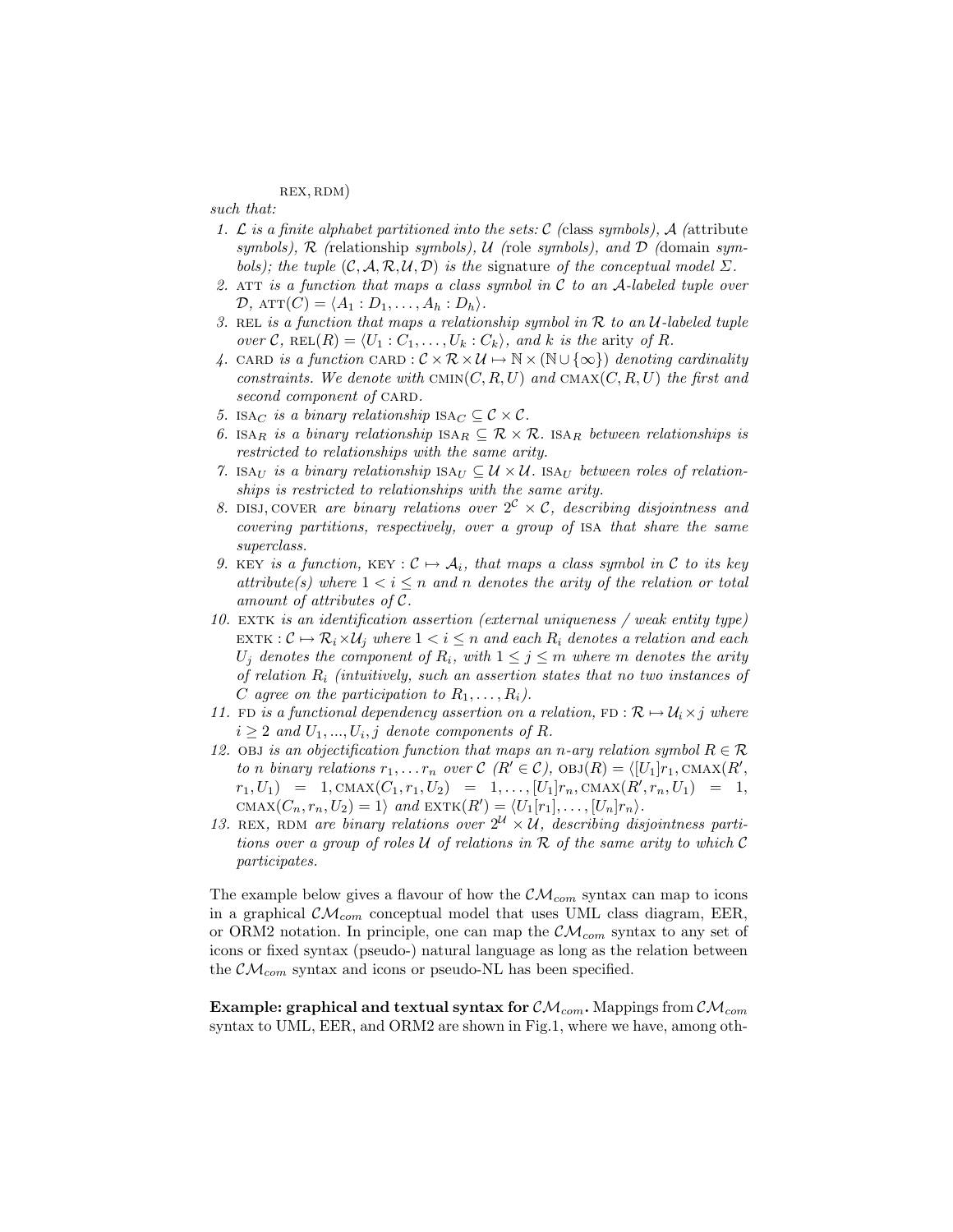ers, the ISA visualized with a directed arrow (e.g. Author ISA Person, in  $DLR_{\text{ifd}}$ : Author  $\subseteq$  Person), cardinality constrains, such as CARD(Author, Writes, auth)  $=(1, n)$  (in  $\mathcal{DLR}_{\mathit{lid}}$ : Author  $\subseteq \exists$ [auth]writes) with a "1..\*" in UML, craw's feet and line in EER, and blob and line in ORM2, and DISJ and COVER with disjoint, complete in UML, in EER with double directed arrows and encircled d, and in ORM2 with an encircled blob with an X (e.g., Author, Editor are disjoint and cover Person, in  $D\mathcal{LR}_{\mathit{iff}}$ : Person  $\sqsubseteq$  Author  $\sqcup$  Editor and Author  $\subseteq$   $\neg$ **Editor**). The text in bold in Fig.1-A is the fixed-syntax pseudo-natural language verbalizing the constraints in the ORM2 diagram.  $\diamond$ 



Fig. 1. Examples with ORM2 drawn and verbalized in NORMA (A), UML class diagram drawn in VP-UML (B), and EER drawn with SmartDraw (C).

The model-theoretic semantics associated with this generic  $\mathcal{CM}_{com}$  modeling language is defined as follows.

**Definition 2.** (CM<sub>com</sub> Semantics) Let  $\Sigma$  be a CM<sub>com</sub> conceptual data model. An interpretation for the conceptual model  $\Sigma$  is a tuple  $\mathcal{B} = (\Delta^{\mathcal{B}} \cup \Delta^{\mathcal{B}}_{D}, \cdot^{\mathcal{B}})$ , such that:

- $\varDelta^{\mathcal{B}}$  is a nonempty set of abstract objects disjoint from  $\varDelta^{\mathcal{B}}_D$ ;
- $-\Delta_D^{\mathcal{B}}=\bigcup_{D_i\in\mathcal{D}}\Delta_{D_i}^{\mathcal{B}}$  is the set of basic domain values used in  $\Sigma;$  and
- $\cdot$ <sup>B</sup> is a function that maps:
	- Every basic domain symbol  $D \in \mathcal{D}$  into a set  $D^{\mathcal{B}} = \Delta_{D_i}^{\mathcal{B}}$ .
	- Every class  $C \in \mathcal{C}$  to a set  $C^{\mathcal{B}} \subseteq \Delta^{\mathcal{B}}$ —thus objects are instances of classes.
	- Every relationship  $R \in \mathcal{R}$  to a set  $R^{\mathcal{B}}$  of U-labeled tuples over  $\Delta^{\mathcal{B}}$  *i.e.* let R be an n-ary relationship connecting the classes  $C_1, \ldots, C_n$ ,  $REL(R) = \langle U_1 : C_1, \ldots, U_n : C_n \rangle$ , then,  $r \in R^{\mathcal{B}} \to (r = \langle U_1 : o_1, \ldots, U_n :$  $o_n\rangle \wedge \forall i \in \{1,\ldots,n\}$ .  $o_i \in C_i^{\mathcal{B}}$ ). We adopt the convention:  $\langle U_1: o_1, \ldots, U_n:$  $\langle o_n \rangle \equiv \langle o_1, \ldots, o_n \rangle$ , when U-labels are clear from the context.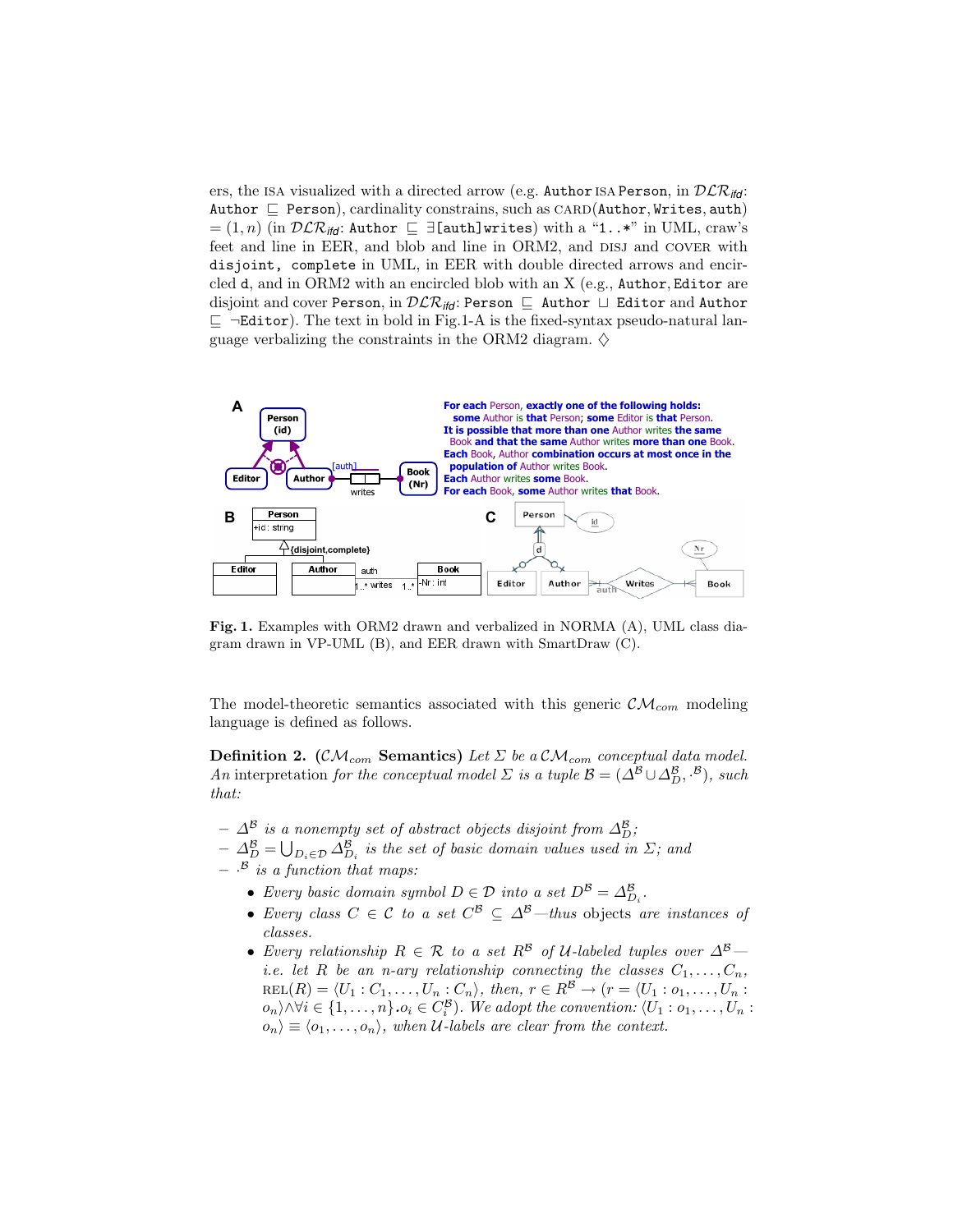• Every attribute  $A \in \mathcal{A}$  to a set  $A^{\mathcal{B}} \subseteq \Delta^{\mathcal{B}} \times \Delta^{\mathcal{B}}_{D}$ , such that, for each  $C \in \mathcal{C}$ , if  $ATT(C) = \langle A_1 : D_1, \ldots, A_h : D_h \rangle$ , then,  $o \in C^{\mathcal{B}} \to (\forall i \in$  $\{1, \ldots, h\}, \exists a_i. \langle o, a_i \rangle \in A_i^{\mathcal{B}} \wedge \forall a_i. \langle o, a_i \rangle \in A_i^{\mathcal{B}} \rightarrow a_i \in \Delta_{D_i}^{\mathcal{B}}\}.$ 

 $\beta$  is said a legal database state or legal application software state if it satisfies all of the constraints expressed in the conceptual data model:

- For each  $C_1, C_2 \in \mathcal{C}$ : if  $C_1$  ISA<sub>C</sub>  $C_2$ , then  $C_1^{\mathcal{B}} \subseteq C_2^{\mathcal{B}}$ .
- $-$  For each  $R_1, R_2 \in \mathcal{R}$ : if  $R_1$  ISA<sub>R</sub>  $R_2$ , then  $R_1^B \subseteq \tilde{R}_2^B$ .
- $-$  For each  $U_1, U_2 \in \mathcal{U}, R_1, R_2 \in \mathcal{R}, \text{REL}(\hat{R}_1) = \langle U_1 : o_1, \ldots, U_n : o_n \rangle,$  $REL(R_2) = \langle U_2 : o_2, \ldots, U_m : o_m \rangle, n = m, R_1 \neq R_2: \text{ if } U_1 \text{ ISA}_U U_2, \text{ then }$  $U_1^{\mathcal{B}} \subseteq U_2^{\mathcal{B}}.$
- $-$  For each  $R \in \mathcal{R}$  with  $REL(R) = \langle U_1 : C_1, \ldots, U_k : C_k \rangle$ : all instances of R are of the form  $\langle U_1 : o_1, \ldots, U_k : o_k \rangle$  where  $o_i \in C_i^{\mathcal{B}}$  and  $1 \leq i \leq k$ .
- For each cardinality constraint  $CARD(C, R, U)$ , then:
- $o \in C^{\mathcal{B}} \to \text{CMIN}(C, R, U) \leq \# \{r \in R^{\mathcal{B}} \mid r[U] = o\} \leq \text{CMAX}(C, R, U).$ – For all  $C, C_1, \ldots, C_n \in \mathcal{C}$ : if  $\{C_1, \ldots, C_n\}$  disj  $C$ , then,
- $\forall i \in \{1, \ldots, n\} \cdot C_i$  ISA  $C \wedge \forall j \in \{1, \ldots, n\}, \ j \neq i \cdot C_i^{\mathcal{B}} \cap C_j^{\mathcal{B}} = \emptyset$ .
- For all  $C, C_1, \ldots, C_n \in \mathcal{C}:$  if  $\{C_1, \ldots, C_n\}$  COVER  $C$ , then,  $\forall i \in \{1, \ldots, n\} \cdot C_i$  ISA  $C \wedge C^{\mathcal{B}} = \bigcup_{i=1}^n C_i^{\mathcal{B}}$ .
- For each  $C \in \mathcal{C}, A \in \mathcal{A}$  such that  $\text{KEY}(\mathcal{C}) = A$ , then A is an attribute and  $\forall a \in \Delta_D^{\mathcal{B}}. \#\{o \in C^{\mathcal{B}} \mid \langle o, a \rangle \in A^{\mathcal{B}}\} \leq 1.$
- *− For each*  $C \in \mathcal{C}$ ,  $R_h \in \mathcal{R}$ ,  $h \geq 1$ ,  $REL(R_h) = \langle U : C, U_1 : C_1, \ldots, U_k : C_k \rangle$ ,  $k \geq 1$ ,  $k+1$  the arity of  $R_h$ , such that  $\text{EXTK}(C) = [U_1]R_1, \ldots, [U_h]R_h$ , then for all  $o_a, o_b \in C^{\mathcal{B}}$  and for all  $t_1, s_1 \in R_1^{\mathcal{B}}, ..., t_h, s_h \in R_h^{\mathcal{B}}$  we have that:

$$
o_a = t_1[U_1] = \dots = t_h[U_h]
$$
  
\n
$$
o_b = s_1[U_1] = \dots = s_h[U_h]
$$
  
\n
$$
t_j[U] = s_j[U], \text{ for } j \in \{1, \dots, h\}, \text{ and for } U \neq j
$$
  
\n
$$
t_j[U] = s_j[U], \text{ for } j \in \{1, \dots, h\}, \text{ and for } U \neq j
$$

where  $o_a$  is an instance of C that is the  $U_j$ -th component of a tuple  $t_j$  of  $R_j$ , for  $j \in \{1, ..., h\}$ , and  $o_b$  is an instance of C that is the  $U_j$ -th component of a tuple  $s_j$  of  $R_j$ , for  $j \in \{1, ..., h\}$ , and for each j,  $t_j$  agrees with  $s_j$  in all components different from  $U_j$ , then  $o_a$  and  $o_b$  are the same object.

- $-$  For each  $R \in \mathcal{R}, U_i, j \in \mathcal{U},$  for  $i \geq 2, i \neq j$ ,  $\text{REL}(R) = \langle U_1 : C_1, \ldots, U_i :$  $C_i, j : C_j$ ,  $FD(R) = \langle U_1, \ldots, U_i \to j \rangle$ , then for all  $t, s \in R^{\mathcal{B}}$ , we have that  $t[U_1] = s[U_1], ..., t[U_i] = s[U_i]$  implies  $t_j = s_j$ .
- $-$  For each  $R, r_1, \ldots, r_n \in \mathcal{R}, R', C_1, \ldots, C_n \in \mathcal{C}, U_1, \ldots, U_n, u_s, u_t \in \mathcal{U}, R$ has arity n, REL, CMAX, and EXTK interpreted as above, such that  $OBJ(R) =$  $\langle [u_s]r_1, \text{CMAX}(R', r_1, u_s) = 1, \text{CMAX}(C_1, r_1, u_t) = 1, \dots, [u_s]r_n, \text{CMAX}(R', r_n,$  $u_s$ ) = 1, CMAX $(C_n, r_n, u_t)$  = 1 $\rangle$ , then

 $\forall i \in \{2, ..., n\}.\{U_i, u_s, u_t \in U^B \land r_i \in R^B \land o_i, r' \in C^B \land \langle U_1 : o_1, U_2 : v \}$  $o_2, \ldots, U_n : o_n \rangle \in R^{\mathcal{B}} |r_i[u_s] = r' \wedge r_i[u_t] = o_i \}.$ 

 $-$  For each  $U_i \in \mathcal{U}, i \geq 2, R_i \in \mathcal{R}$ , each  $R_i$  has the same arity m (with  $m \geq 2$ ),  $C_j \in \mathcal{C}$  with  $2 \leq j \leq i(m-1)+1$ , and  $\text{REL}(R_i) = \langle U_i : C_i, \dots U_m : C_m \rangle$ (and, thus,  $R_i \in R_i^{\mathcal{B}}$  and  $o_j \in C_j^{\mathcal{B}}$ ), if  $\{U_1, U_2, \ldots U_{i-1}\}$  REX  $U_i$ , then  $\forall i \in \{1, \ldots, i\} \cdot o_j \in C_j^{\mathcal{B}} \to \text{CMIN}(o_j, r_i, u_i) \leq 1 \land u_i \neq u_1 \land \ldots \land u_i \neq u_{i-1}$ where  $u_i \in U_i^{\mathcal{B}}, r_i \in R_i^{\mathcal{B}}$ .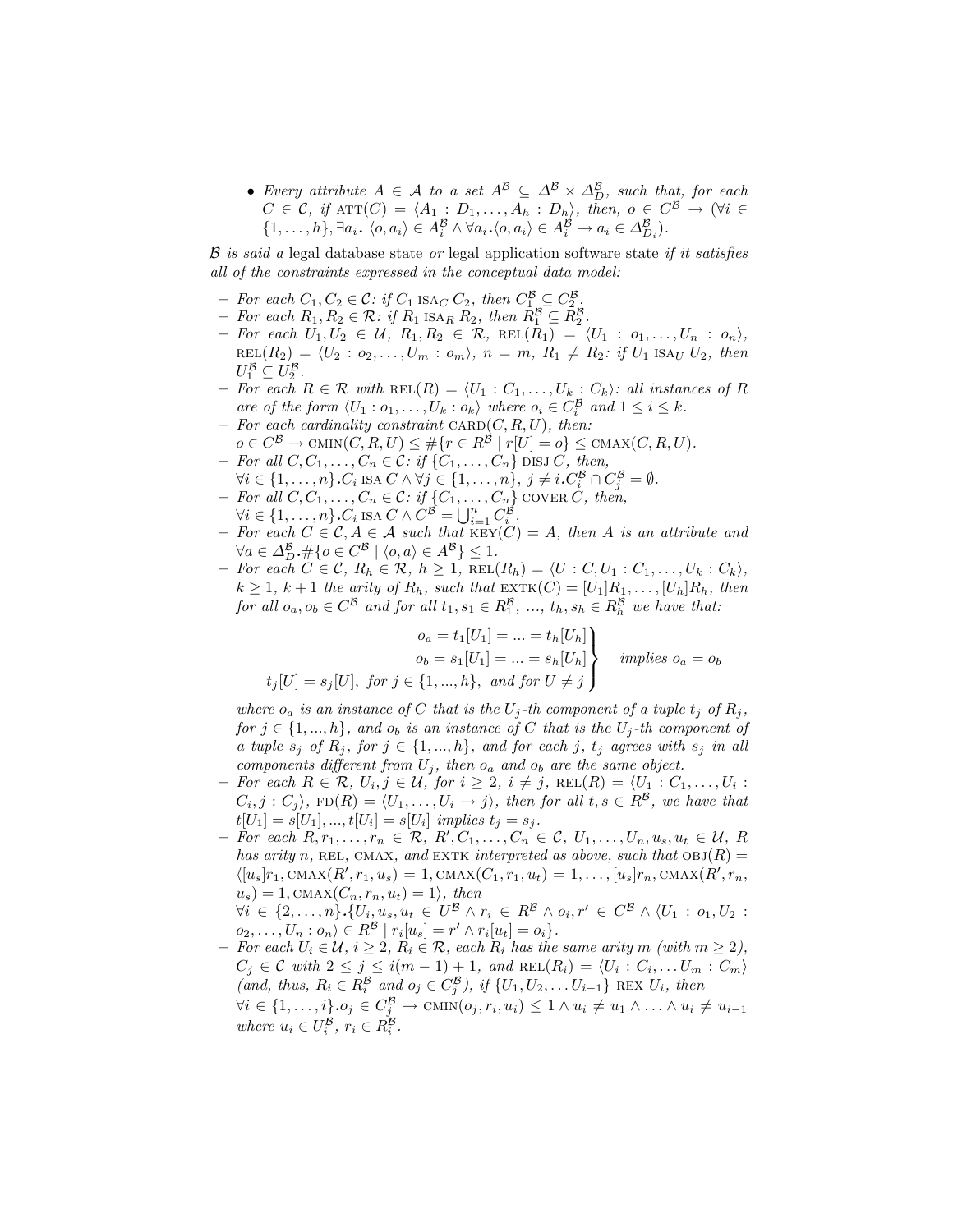$−$  For each  $U_i \in \mathcal{U}, i \geq 2, R_i \in \mathcal{R},$  each  $R_i$  has the same arity m (with  $m \geq 2$ ),  $C_j \in \mathcal{C}$  with  $2 \leq j \leq i(m-1)+1$ , and  $\text{REL}(R_i) = \langle U_i : C_i, \dots U_m : C_m \rangle$ , if  $\{U_1, U_2, \ldots U_{i-1}\}$  RDM  $U_i$ , then  $\forall i \in \{1, \ldots, n\} \cdot o_j \in C_j^{\mathcal{B}} \to \text{CMIN}(o_j, r_i, u_i) \geq 1$  where  $u_i \in U_i^{\mathcal{B}}, r_i \in R_i^{\mathcal{B}}.$ 

# 3  $CM_{com}$  for ER, EER, UML, ORM, and ORM2

Defining the considered languages in terms of  $\mathcal{CM}_{com}$ , one encounters two main problems: (i) establish what is, or is not, "the" (E)ER and ORM language, and if textual or OCL constraints count, and (ii) decide what to do with an officially informal language (UML [25]) or if there are alternative formalisations (ORM [17, 20]). If one has a formal definition of the syntax and semantics of a conceptual modeling language as with  $\mathcal{CM}_{com}$ , it is utterly unambiguous as to what is, and what is not, in the language. One approach to address this is to also provide the full syntax and semantics of ER, EER, UML class diagrams, ORM, and ORM2 in the same fashion as  $\mathcal{CM}_{com}$ . Alternatively, one could take industry-grade CASE tools and take the de facto standards, or a consensus where industrygrade tools, standards, prototypes, and research are converging. Given that the more distant goal of the comparison is to have, on the one hand, a common, formal, foundation for conceptual data modeling languages, yet on the other hand, interoperability among conceptual models in different graphical syntax—hence, permitting maintaining the diversity—we take the converging approach. An informal graphical rendering of the relations between the considered languages is depicted in Fig.2.



Fig. 2. Relations between common conceptual data modeling languages and the  $D\mathcal{LR}$ family of Description Logic languages;  $\mathcal{CM}_{com}$  has an equi-satisfiable  $D\mathcal{LR}_{\text{ifd}}$  knowledge base. The higher up in the figure, the more constructors available in the language.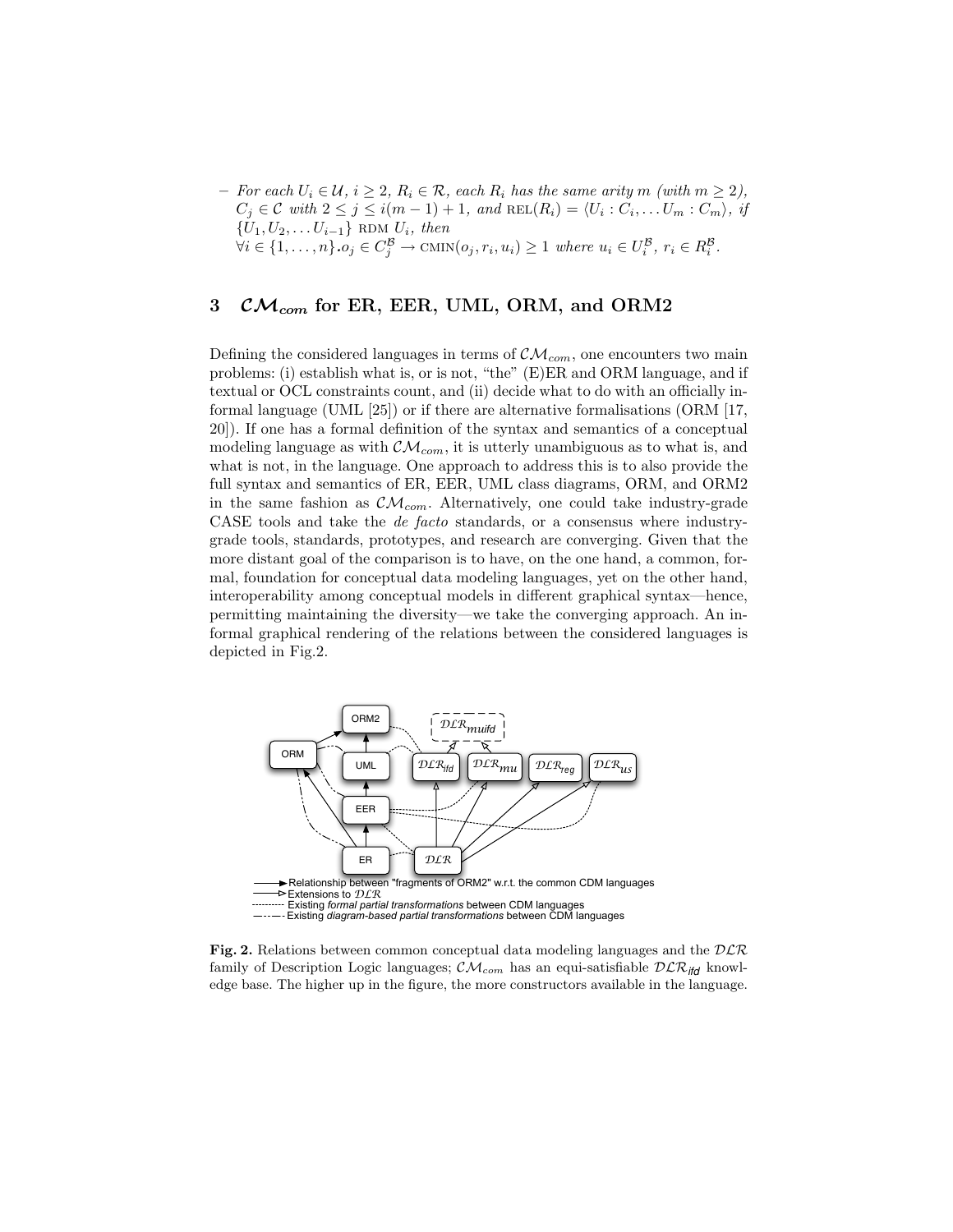ER and EER. There is no "the" ER: Chen's original proposal for ER does include weak entity types  $[12]$  (EXTK), but this is not propagated to all ER tools and diagrammatic variants. In addition, most ER flavours neither have n-ary relations when  $n > 2$  nor subtyping of entity types (e.g. Barker ER and some IE versions [18]), whereas IDEF1X (the US NIST standard 184) does include  $ISAC$  [21]; these are all certainly in EER, as well as full CARD. Note that  $ISA<sub>R</sub>$ is originally not specified in EER  $[15]$  and FD is available in relational schemas but not in (E)ER. We define ER and EER in terms of fragments of  $\mathcal{CM}_{com}$  as follows.

**Definition 3.** ( $\mathcal{CM}_{ER}$ ) A  $\mathcal{CM}_{ER}$  conceptual data model is a tuple  $\Sigma = (\mathcal{L}, \text{REL}, \text{ATT}, \text{CARD}^-, \text{KEY}, \text{EXTK})$ 

adhering to  $\mathcal{CM}_{com}$  syntax and semantics except that CARD is restricted to any of the values  $\{\geq 0, \leq 1, \geq 1\}$ , denoted in  $\Sigma$  with CARD<sup>-</sup>.

**Definition 4.** (CM<sub>EER</sub>) A CM<sub>EER</sub> conceptual data model is a tuple  $\Sigma = (\mathcal{L}, \text{REL}, \text{ATT}, \text{CARD}, \text{ISA}_C, \text{DISJ}, \text{Cover}, \text{KEY}, \text{EXTK})$ 

adhering to  $\mathcal{CM}_{com}$  syntax and semantics.

UML class diagrams. The main problem with defining UML class diagrams is that UML officially lacks a formal semantics [25]. Berardi et al. [4] gave a formal semantics to UML class diagrams both in FOL and DLR*ifd* but not in terms of a conceptual data modeling language and they do not address UML's OCL and shared and composite aggregation (roughly: part-of and proper-partof, respectively). For both the FOL and  $\mathcal{DLR}_{\textit{ifd}}$  formalisation of aggregation, the semantics of the standard association relation (DL-role) is used; hence, all issues with representing part-whole relations (e.g., [16]) are ignored. This poses no real practical problem, because thanks to the lack of formal semantics of the UML specification, one can choose the semantics as one pleases (and most DL languages do not have a primitive for parthood relations anyway). The elusive "extra" is added as pw that can be characterized, at least, as a binary relation. Further, the formal UML and Icom [4, 13] have access to components of an association, but UML [25] and traditional CASE tools such as RationalRose and VP-UML do not, so that one cannot use  $\text{ISA}_{U}$  (hence, no REX and RDM either).

**Definition 5.** (CM<sub>UML</sub>) A CM<sub>UML</sub> conceptual data model is a tuple

 $\Sigma = (\mathcal{L}, \text{REL}, \text{ATT}, \text{CARD}, \text{ISA}_C, \text{ISA}_R, \text{DISJ}, \text{COVER}, \text{KEY}, \text{EXTK}, \text{FD}, \text{OBJ}, \text{PW})$ adhering to  $\mathcal{CM}_{com}$  syntax and semantics, except for the aggregation association PW, with a syntax PW =  $\langle U_1 : C_1, U_2 : C_2 \rangle$ , that has no defined semantics.

Thus, de facto,  $\mathcal{CM}_{UML} \subset \mathcal{CM}_{com}$  up until a proper, coherent syntax and semantics is defined for pw and full access to association ends is supported in either the UML specification or mainstream modeling tools, or both.

ORM and ORM2. ORM enjoys the comparative advantage of a having characterizations in FOL [17, 20], but variations have been implemented in tools,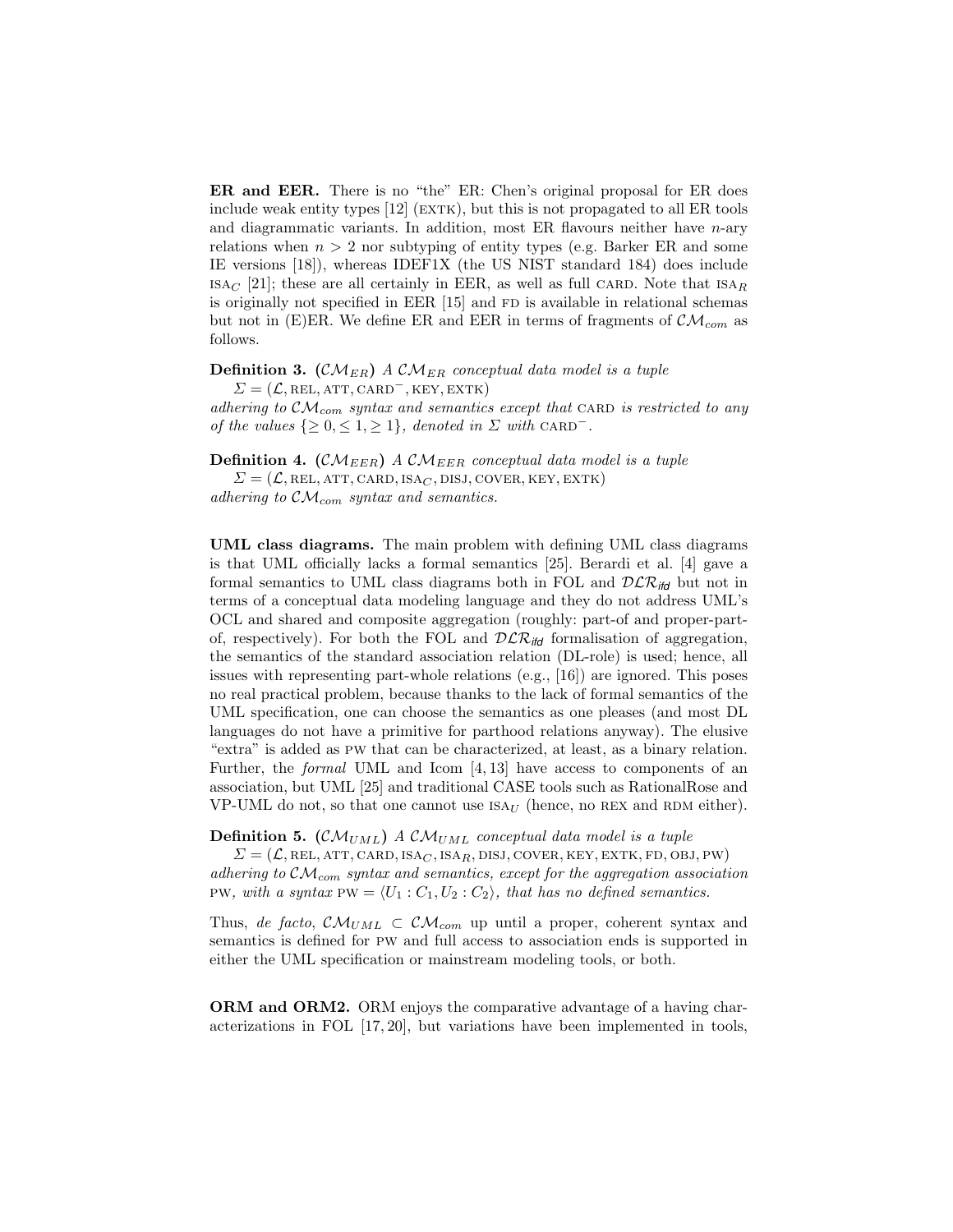such as VisioModeler, NORMA, and CaseTalk, and not all extensions in ORM2 have been formalized [19]. Moreover, ORM is undecidable due to constraints with patterns of the type "constraint x over k ORM-roles" over an n-ary relation,  $n \geq 3$ , and  $k < n$  because they correspond to arbitrary projections [23, 24]. On the flip side, an analysis of 168 ORM diagrams with about 1800 constraints made with LogicBlox software revealed that such constructs are rarely used in practice [26].  $\mathcal{CM}_{com}$  is a proper subset of ORM2, but, given Halpin's formalization [17], this is not the case for ORM. Due to space limitations, we do not repeat Halpin's formalization here, and omit role values (a preliminary addition to the language) and deontic constraints (requires deontic logic).

#### **Definition 6.** A  $\mathcal{CM}_{ORM}$  conceptual data model is a tuple

 $\Sigma = (\mathcal{L}, \text{REL}, \text{ATT}, \text{CARD}, \text{ISA}_C, \text{ISA}_R, \text{ISA}_U, \text{KEY}, \text{EXTK}, \text{FD}, \text{OBJ}, \text{REX}, \text{RDM},$  $JOIN, KROL, RING<sup>−</sup>)$ 

adhering to  $\mathcal{CM}_{com}$  syntax and semantics and, in addition:

- join comprises {join-subset, join-equality, join-exclusion} as defined in [17].
- KROL comprises {subset over k roles, multi-role frequency, set-equality over k roles, role exclusion over k roles} as defined in [17].
- RING<sup>−</sup> comprises {intransitive, irreflexive, asymmetric}, as defined in [17].

**Definition 7.** A  $CM_{ORM2}$  conceptual data model is a tuple

- $\Sigma = (\mathcal{L}, \text{REL}, \text{ATT}, \text{CARD}, \text{ISA}_C, \text{ISA}_R, \text{ISA}_U, \text{DISJ}, \text{Cover}, \text{KEY}, \text{EXTK}, \text{FD}, \text{OBJ},$ rex, rdm, join, krol, ring)
- adhering to  $\mathcal{CM}_{com}$  syntax and semantics, , and:
- krol and join are as in Definition 6.
- ring comprises {intransitive, irreflexive, asymmetric, antisymmetric, acyclic, symmetric $\}$ , as defined in [17, 18].

The gap regarding RING can be met mostly with  $D\mathcal{LR}_\mu$ , but then one cannot represent EXTK, OBJ, and FD. Given that  $D\mathcal{LR}_{\mu}$  requires and extended interpretation function with valuation  $\rho$  on  $\mathcal{I}$  [7] but that adding id and fd does not add any concept or role constructors (but uses a generalised ABox and Skolem constants [6]), adding id and fd to  $\mathcal{DLR}_{\mu}$  looks most promising, provided a relation participating in least/greatest fixpoint is binary and is not also used in an id assertion to ensure avoiding cycles, and the non-unary fd limitation from  $DLR_{\text{ifd}}$  carries over to a  $DLR_{\text{p},\text{ifd}}$ . Further, two comparative aspects merit additional consideration. First, KEY is for *single attribute* keys— ORM2 reference scheme—whereas for a key consisting of multiple 'attributes', i.e., an *n*-ary ORM *fact type* where  $n > 2$  and an internal uniqueness over  $> 1$  role, or external uniqueness, one has to use EXTK. In addition, ORM requires that an internal uniqueness constraint over  $k$  roles in an n-ary relation has to span  $\geq n-1$  roles to have an *elementary fact type*. For instance, an entity type and relation as Course(Course Name, Uni Year, Teacher) is valid in ER, EER, UML, and  $\mathcal{CM}_{DLR}$ , but is not permitted in ORM and ORM2, whereas Course(Course Name, Uni Year, Teacher) is valid in ER, EER, ORM, and ORM2, but it is not in the  $DLR$  family except for  $DLR_{\text{ifd}}$  and, hence,  $CM_{com}$ . Second, ORM and ORM2 are attribute-free languages whereas we have ATT in  $\mathcal{CM}_{ORM}$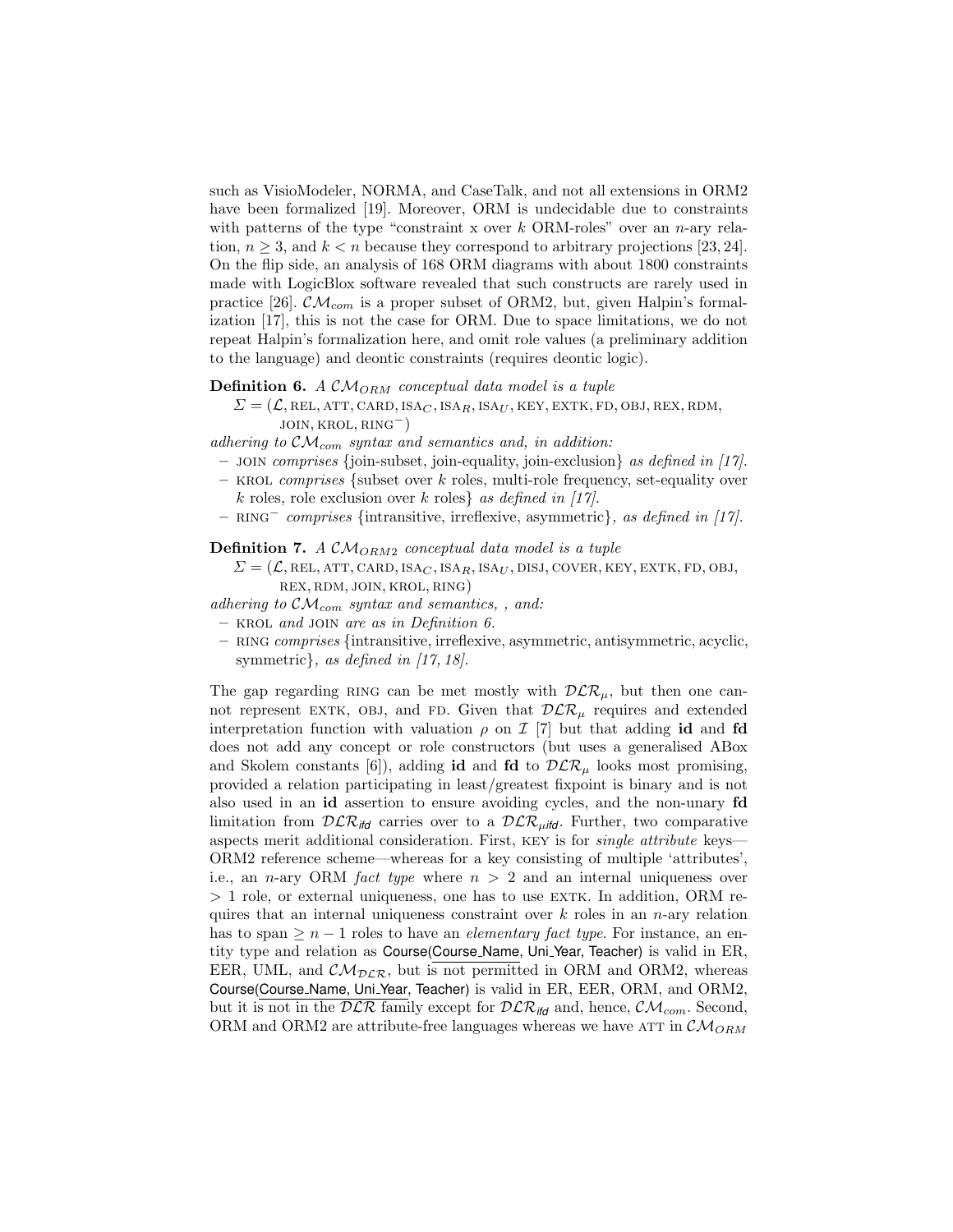and  $\mathcal{CM}_{ORM2}$ ; this can be dealt with easily and faithful to both ORM and the underlying  $DLRs$ : a  $CM_{com}$   $ATT(C) = \langle A : D \rangle$  ends up in  $DLR_{ifd}$  just like in ORM:  $C \subseteq \exists [U_1]A \sqcap (\leq 1[U_1]A) \sqcap \forall [U_1](A \Rightarrow (U_2 : D)).$ 

From the extant definitions it has become immediately clear that standard UML in  $\mathcal{CM}_{UML}$  is within ExpTime-complete complexity [5]—because  $\mathcal{DLR}_{\text{ifd}}$ is—and ER and EER of lower complexity [1] because they have no subrelations. Overall,  $DLR_{\text{ifd}}$  provides the most expressive common denominator among the languages and thereby provides the, thus far, best trade-off between expressiveness for conceptual data modeling and computation. Although for conceptual modeling the emphasis is more often on the former, computation has the distinct advantage of automated satisfiability and consistency checking with reasoners such as Racer and Pellet or custom-made ones [22, 26] before generating a database or other application software. Moreover, the common formal foundation with  $\mathcal{CM}_{com}$  offers an "interchange" to simplify integration of conceptual data models made in different conceptual data modeling languages. Also, each modeler could, in principle, continue using her preferred conceptual modeling language, yet have diagrams that are fully compatible with the other types, as well as have automated precise translations; hence, CASE tool developers can choose any variation of the diagrammatical rendering of the  $\mathcal{CM}_{com}$  syntax and still avail of the transferrable results presented here. Thus, the  $\mathcal{CM}_{com}$  approach comparison updates [11] with more recent research into the  $D\mathcal{LR}$  family and industry-grade conceptual modeling languages and by availing of DL languages,  $\mathcal{CM}_{com}$  augments the current informal mapping in e.g. [18], thereby moving closer to online interoperability between ORM/ORM2, UML, and EER through a formal correspondence between the conceptual modelling languages with the  $DLR$  family as unifying paradigm.

## 4 Conclusions

The main commonly used industry-grade conceptual data modelling languages— ER, EER, UML class diagrams, ORM, and ORM2—were formally defined by means of the unambiguously defined  $\mathcal{CM}_{com}$  conceptual modeling language as greatest common denominator that also has an equi-satisfiable  $D\mathcal{LR}_{\mathit{ifd}}$  knowledge base. It was demonstrated that UML, ER, EER, and ORM, are fragments of ORM2 and that  $\mathcal{CM}_{com}$  simplifies interoperability of conceptual data models modeled in different graphical languages. We are currently examining if a " $\mathcal{DLR}_{\mu i\tau}$ " remains within the decidable fragment of FOL to address ORM's ring constraints and part-whole's relational properties.

### References

- 1. Artale, A., Calvanese, D., Kontchakov, R., Ryzhikov, V., Zakharyaschev, M. Reasoning over Extended ER Models. Proc. of ER'07, Springer LNCS 4801, 277-292.
- 2. Artale, A., Parent, C. & Spaccapietra, S. Evolving objects in temporal information systems. AMAI, 2007, 50(1-2), 5-38.